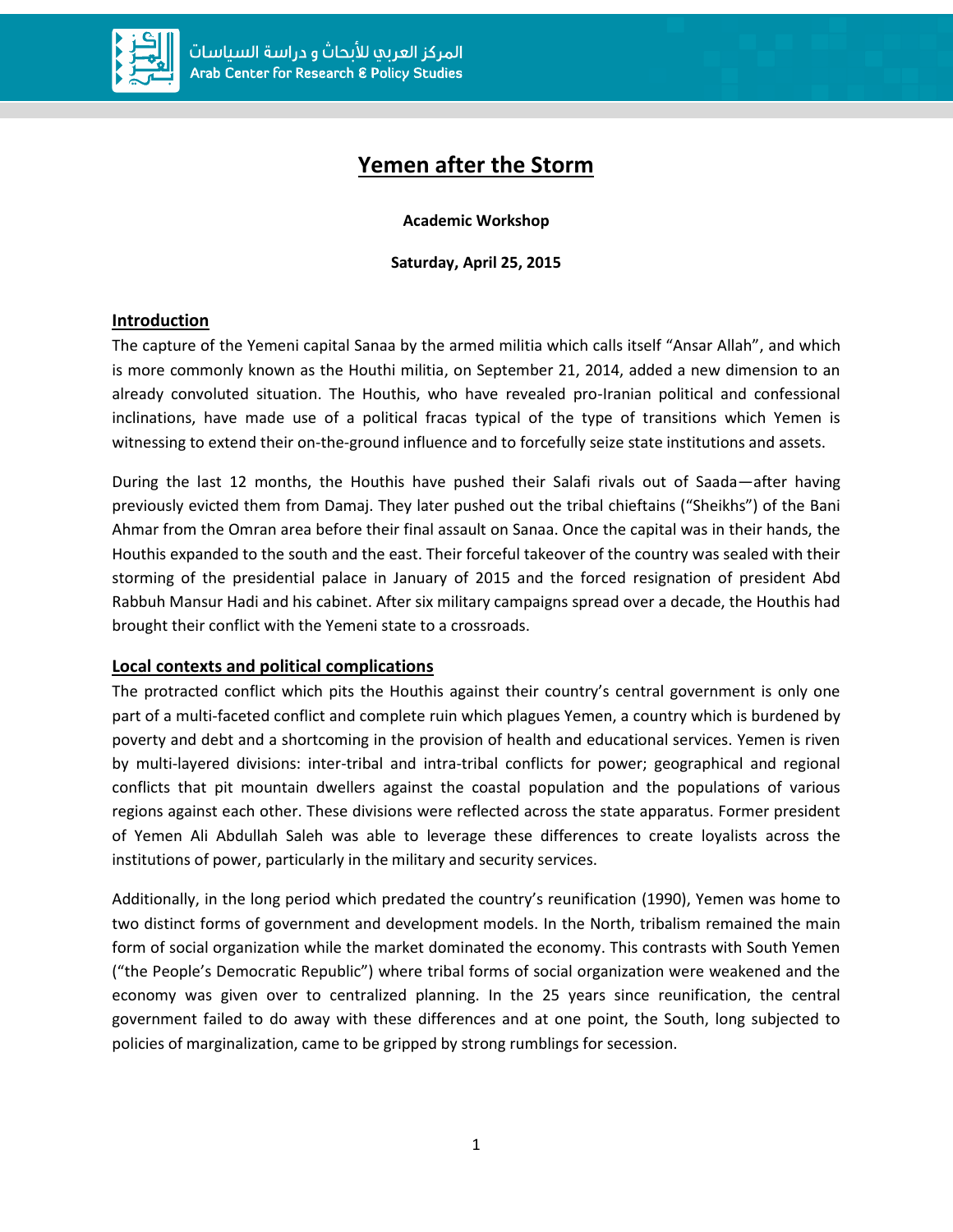

Following the success of Yemen's revolution (2011) and the ousting of Saleh, a new conflict pitted remnants of the *Ancien Regime* against emergent political forces which jostled to secure political influence in the country. While none of the previously active political parties and formations succeeded in winning the support of the youthful revolutionaries who deposed Saleh, a new government, formed after the "National Rally" consensus, was paralyzed by the fact that members of the old guard boycotted the Muslim Brotherhood-aligned Islah Party which was one of its main components. In this context, the emergence of the Houthis and their embrace of Iran and of political Shi'ism added additional complications by introducing the element of sectarianism to the Yemeni political scene, a novelty for contemporary Yemen. The rise of the Houthis had also rekindled the conflict between the Zaidi Shia Imamate and the central government, which many had assumed had been consigned to the 1960s.

## **Regional and global context: another proxy war**

Yemen was a battleground for regional conflict even before the Arab Spring. Following the seizure of numerous Iranian weapons shipments, the Sanaa government accused Tehran of supporting the Houthi secessionist movement as far back as 2004. Saudi Arabia supported the government of Ali Abdullah Saleh as a counterweight to this Iranian support for the Houthis, even engaging the rebels in direct combat through border skirmishes from 2009 to 2010. Meanwhile, the United States used drones to wage war against Al Qaeda on Yemeni territory. An understanding with the Sanaa authorities allowed the Americans to maintain this campaign in isolation from the other conflicts that were ravaging the country.

With the birth of the Yemeni revolution, regional conflict in Yemen transformed into an all-out proxy war, with Iran treating the country as one more arena in its pitched conflict with Saudi Arabia and the other member states of the Gulf Cooperation Council. By controlling Yemen, Iran would be able to encircle the Arabian Peninsula, since it already controlled Syria and Iraq. The behavior of the Houthis did not help calm Saudi's fears. The strengthening of their alliance with Iran left Riyadh with no other option but to intervene preemptively to prevent an Iranian takeover in Yemen, hence Operation Decisive Storm*.*

## **The collapse of the state and the rise of militias: the Lebanonization of Yemen**

With the gradual diminishing of state power, the rise of tribal allegiances and the transformation of Zaidism by the Houthis from a religious confession into a sectarian identity, Yemen is headed towards a state of affairs marked by parallel systems of government. Indeed, it is possible that such a militia could strip the central government of any real meaning, leaving only a superficial set of institutions in place. A host of domestic and foreign circumstances have allowed the militia allied to the Houthi movement to bolster their military prowess. Analogous to the rise of Lebanon's Hezbollah, the Houthi militia now has the capabilities of a conventional army and the ability to conquer and hold wide swathes of territory and, just like their Lebanese counterparts, who seized their country's capital in 2008, the Yemeni militia is now in control of Sanaa and huge parts of the country. This turn of events can also serve to foreshadow what will happen in other parts of the Middle East region.